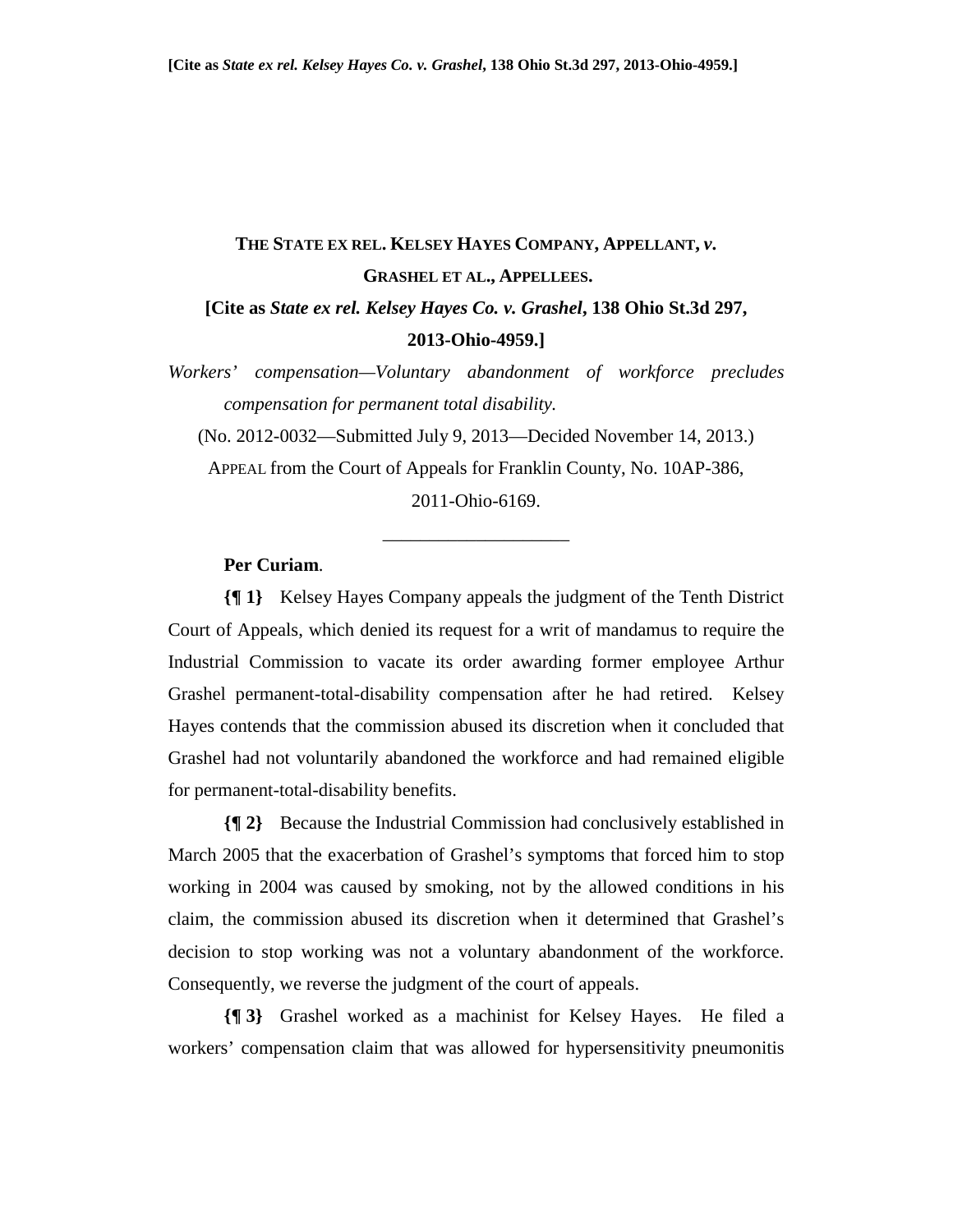and hypersensitivity-induced reactive upper-airway disease, with June 13, 2001, recognized as the date of injury. He received temporary-total-disability compensation for a period of time and then returned to work in May 2003 on the assembly side of the plant, away from the fumes that aggravated his condition.

**{¶ 4}** Eventually, his symptoms returned. He stopped working on September 20, 2004, on the advice of his treating physician, Dr. Pue. Grashel moved for temporary-total-disability compensation for the period September 20, 2004, through November 15, 2004, supported by records from Dr. Pue.

**{¶ 5}** On November 17, 2004, shortly after Grashel stopped working, he was examined by David M. Rosenberg, M.D., who concluded:

Mr. Grashel has mild airflow obstruction, which is unchanged compared to two years ago. This mild airways disease \* \* \* undoubtedly relates to his long and continued cigarette smoking. He has only a mild degree of impairment, and clearly is not disabled from performing his employment. \* \* \* [T]here is no objective basis to indicate this has been related to either of the allowed conditions of hypersensitivity-induced reactive airways disease or hypersensitivity pneumonitis (HP). He clearly does not have HP based on the absence of interstitial changes on chest Xray, a normal diffusing capacity and no evidence of restriction. Also, he does not have hypersensitivity-induced reactive airways disease. He simply has mild obstructive lung disease related to his long and continued  $**$  smoking history, and his treatment since September is simply for this respiratory problem.

**{¶ 6}** At the end of 2004, Grashel, then age 62, elected to take Social Security retirement benefits because he had not returned to work.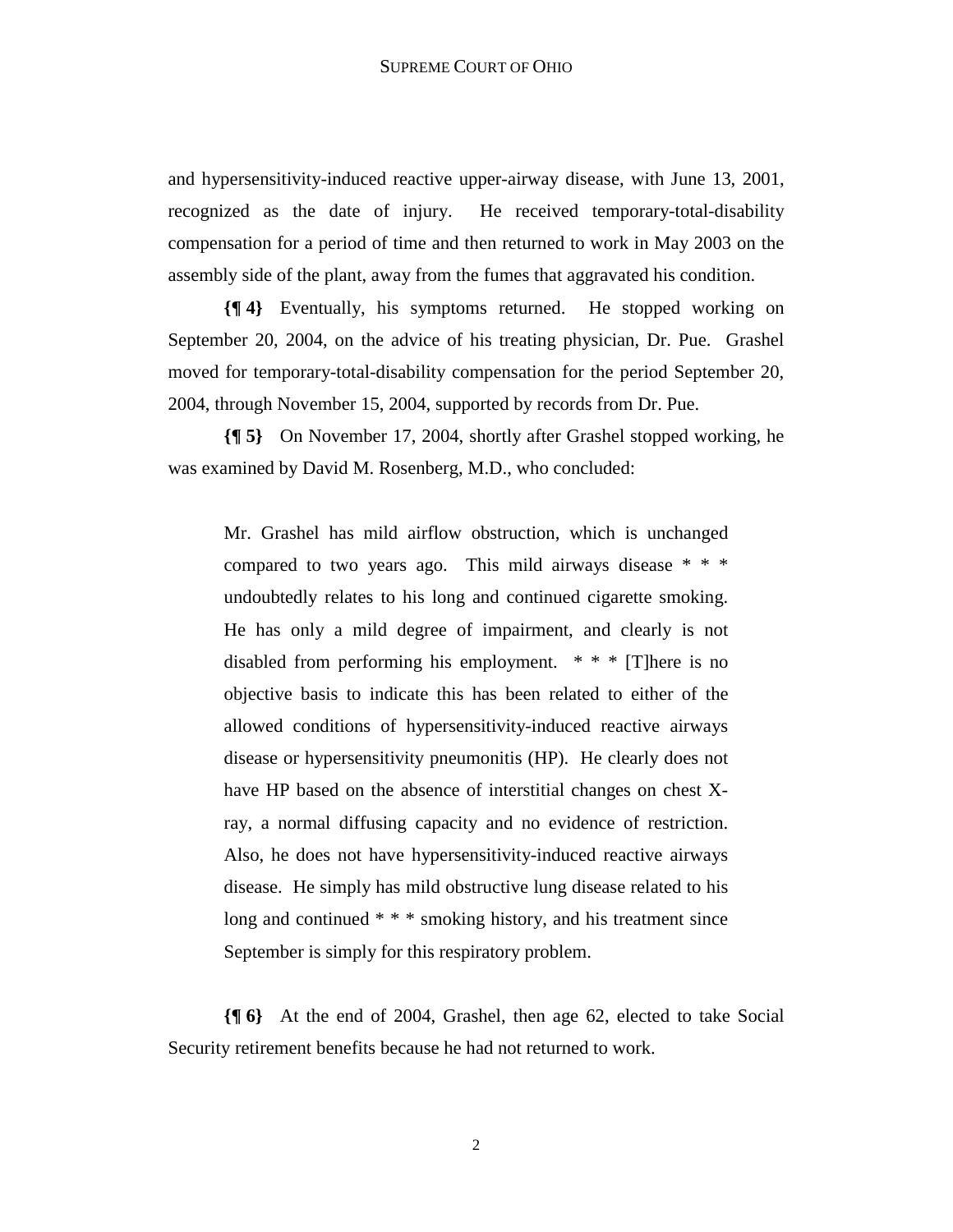**{¶ 7}** Following a hearing on February 22, 2005, a staff hearing officer denied Grashel's request for temporary-total-disability compensation. The commission relied on Dr. Rosenberg's opinion that Grashel's smoking-related chronic obstructive pulmonary disease caused his exacerbated symptoms. The hearing officer determined that Grashel was not disabled when he left work in September 2004 due to his allowed conditions. In doing so, the commission rejected the evidence submitted from Dr. Pue—his note dated September 20, 2004, and his record of a November 8, 2004 office visit—both of which merely acknowledged the exacerbation of Grashel's symptoms and attributed them to his allowed conditions. The commission's 2005 order became final.

**{¶ 8}** On May 5, 2005, Grashel filed his first application for permanenttotal-disability compensation. A staff hearing officer concluded that Grashel retained some capacity to work and denied his application. The hearing officer acknowledged that Grashel "testified at [the] hearing that he was forced to take an early social security retirement due to having no income since September of 2004, as his temporary total disability compensation after September of 2004 was denied in this claim."

**{¶ 9}** On July 18, 2007, Grashel filed a second application for permanent-total-disability compensation supported by a June 11, 2007 report from Dr. Pue, in which he opined that Grashel was permanently and totally disabled. A staff hearing officer awarded Grashel compensation as of June 11, 2007, the date of Dr. Pue's report. The order did not mention Grashel's retirement in 2004.

**{¶ 10}** On February 24, 2009, the Tenth District Court of Appeals issued a limited writ ordering the commission to rehear the matter and to consider whether Grashel had voluntarily abandoned the workforce when he retired in 2004. *State ex rel. Kelsey Hayes Co. v. Grashel*, 10th Dist. Franklin No. 08AP-484, 2009- Ohio-818.

3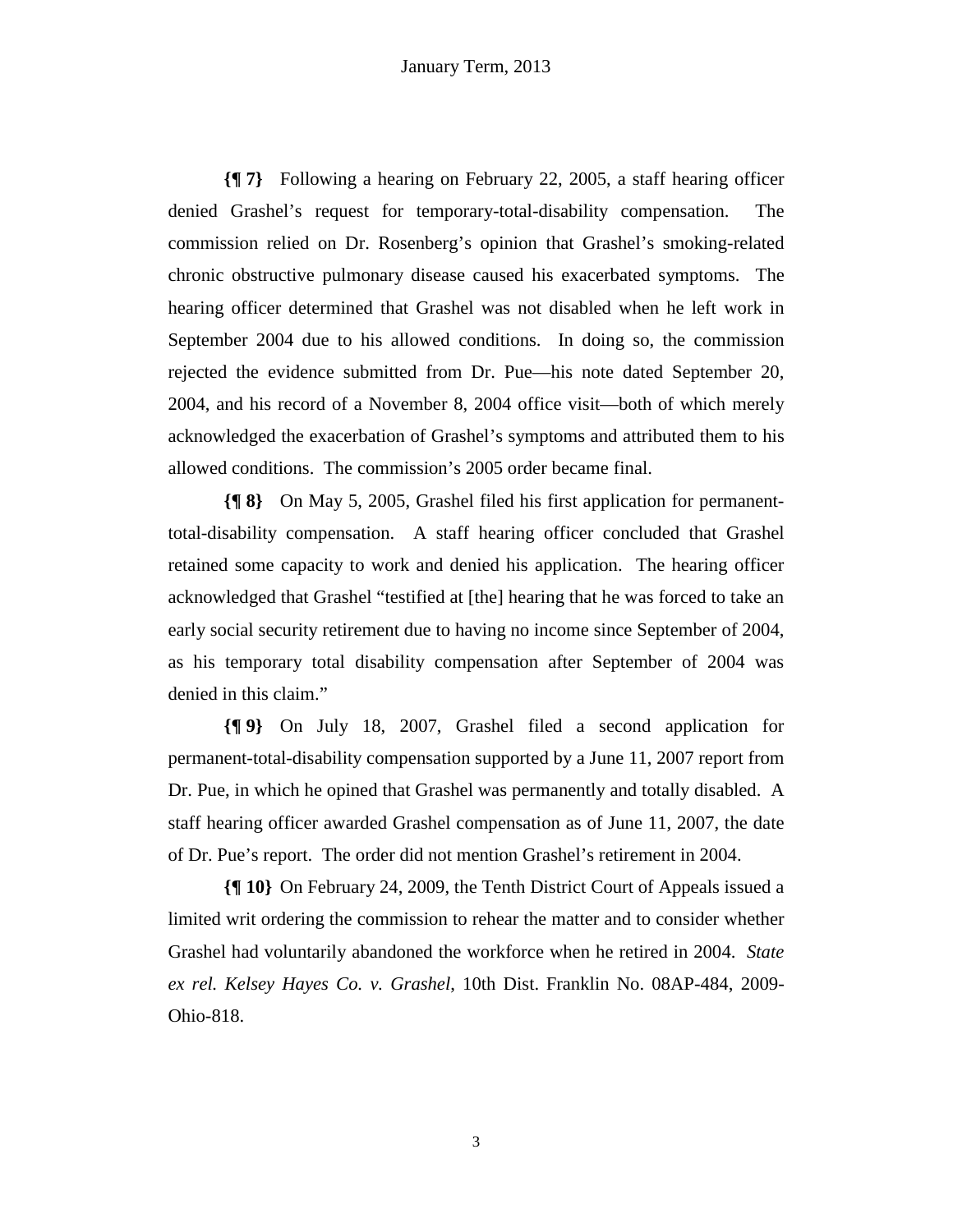**{¶ 11}** Following a hearing on September 1, 2009, a staff hearing officer again awarded Grashel permanent-total-disability benefits. The hearing officer concluded that Grashel had left the workforce due to the allowed conditions in his claim; thus, he remained eligible for permanent-total-disability benefits. The hearing officer further relied on Dr. Pue's June 11, 2007 report to conclude that Grashel was permanently and totally disabled.

**{¶ 12}** Kelsey Hayes filed another complaint for mandamus, alleging that the commission abused its discretion when it granted permanent-total-disability compensation to Grashel. The court of appeals denied the writ.

**{¶ 13}** This cause is now before the court on an appeal as of right.

**{¶ 14}** "An employee who retires prior to becoming permanently and totally disabled is precluded from eligibility for permanent total disability compensation only if the retirement is voluntary and constitutes an abandonment of the entire job market." *State ex rel. Baker Material Handling Corp. v. Indus. Comm*., 69 Ohio St.3d 202, 631 N.E.2d 138 (1994), paragraph two of the syllabus. In 2009, when the commission adjudicated Grashel's request for permanent-total-disability compensation, it had to determine whether Grashel had voluntarily abandoned the workforce in September 2004. "If evidence of voluntary removal or retirement is brought into issue, the adjudicator shall consider evidence that is submitted of the injured worker's medical condition at or near the time of removal/retirement." Ohio Adm.Code 4121-3-34(D)(1)(d).

**{¶ 15}** Contrary to this directive, the commission did not consider all the evidence of Grashel's medical condition at the time he left the workforce. The commission did not consider Dr. Rosenberg's November 2004 opinion or the commission's 2005 order that conclusively determined that Grashel's increased symptoms were caused by a nonallowed condition.

**{¶ 16}** Instead, the commission relied on medical evidence that it had rejected in 2005—a note from Dr. Pue dated September 20, 2004, written on a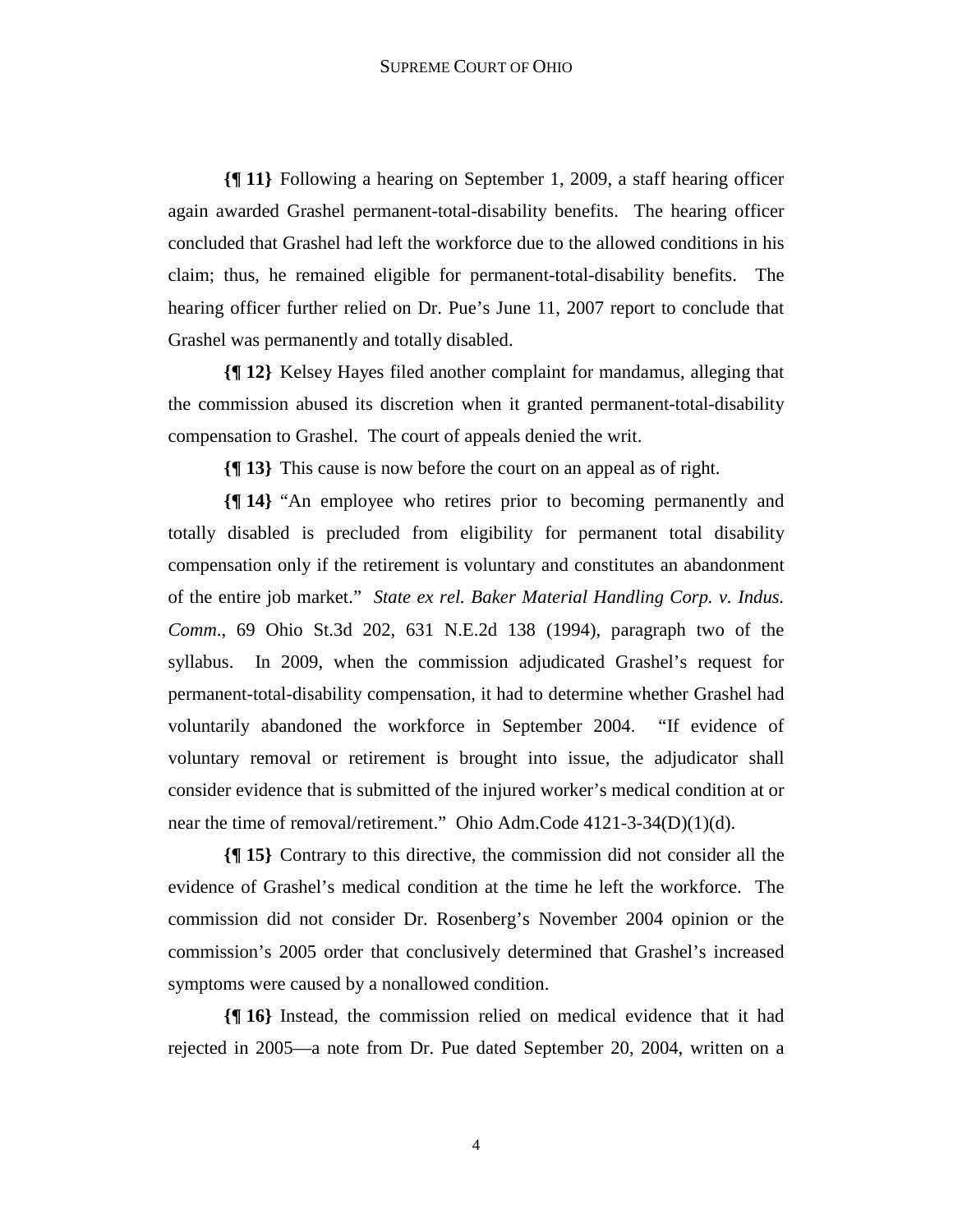prescription slip, which stated that Grashel should be removed from the work environment immediately due to increased symptoms, and a report based on Grashel's office visit of November 8, 2004. Because it is inconsistent for the commission to reject Dr. Pue's opinion in 2005 but rely on it in 2009, the opinion cannot constitute evidence to support the commission's decision that Grashel's allowed conditions caused the exacerbation of his symptoms. *State ex rel. Zamora v. Indus. Comm*.*,* 45 Ohio St.3d 17, 19, 543 N.E.2d 87 (1989).

**{¶ 17}** The court of appeals cited an exception to *Zamora* to justify the commission's use of Dr. Pue's records to corroborate Grashel's testimony. *State ex rel. Verbanek v. Indus. Comm*., 73 Ohio St.3d 562, 653 N.E.2d 374 (1995). *Verbanek* recognized that a claimant's medical history given to a physician may be severed from that physician's opinion. This is because the credibility of the claimant's recited medical history does not depend on the opinion. But in this case, there is nothing to sever from Dr. Pue's statements in 2004 that could be used to corroborate Grashel's testimony. The exception to *Zamora* does not apply. The entire record of Dr. Pue is tainted and cannot be considered as evidence to support the commission's decision.

**{¶ 18}** Kelsey Hayes further maintains that not only did Grashel voluntarily retire in 2004 but he also failed to seek other employment or vocational training, thereby abandoning the entire job market and making himself ineligible for compensation for permanent total disability. *State ex rel. Baker Material Handling Corp.,* 69 Ohio St.3d 202, 631 N.E.2d 138, paragraph two of the syllabus.

**{¶ 19}** We agree that the evidence clearly demonstrates that Grashel had abandoned the entire job market. After he stopped working in September 2004, there is no evidence that he sought other employment. He did not attempt vocational rehabilitation despite statements from his treating physician indicating that he could return to work in an environment away from the fumes that had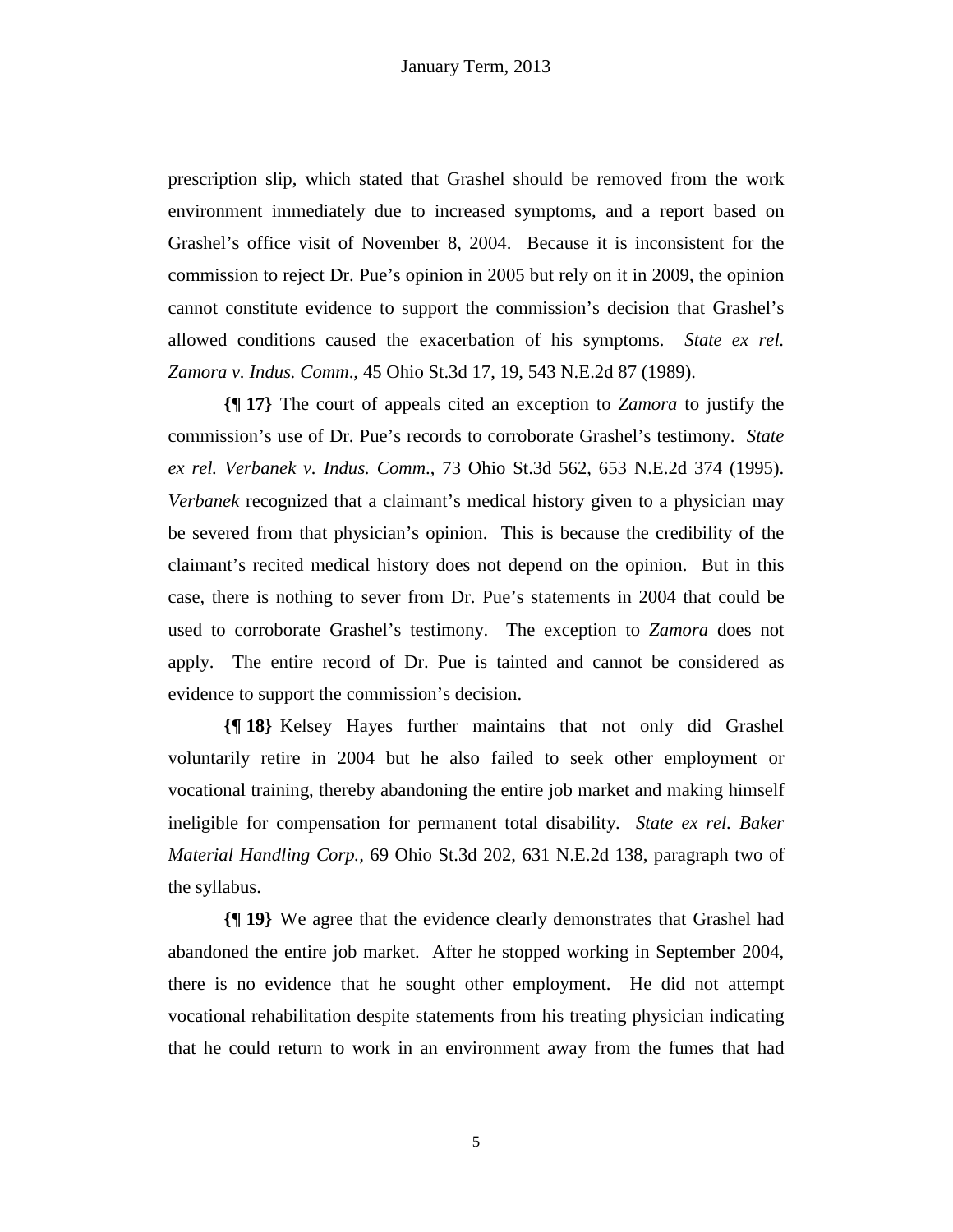aggravated his condition. In October 2005, Grashel testified before the commission that he had opted to take an early social security retirement for financial reasons after his claim for temporary-total-disability compensation was denied in 2005.

**{¶ 20}** Therefore, based upon the evidence before the commission, Grashel was not disabled by his allowed conditions when he stopped working on September 20, 2004. Thus, he voluntarily abandoned the workforce at that time and eventually the entire job market. Therefore, he was not eligible for permanent-total-disability compensation after retirement.

**{¶ 21}** We reverse the judgment of the court of appeals and grant a writ of mandamus ordering the commission to vacate its previous order and issue a new order denying permanent-total-disability compensation.

> Judgment reversed and writ granted.

O'CONNOR, C.J., and O'DONNELL, LANZINGER, and KENNEDY, JJ., concur. PFEIFER, FRENCH, and O'NEILL, JJ., dissent.

## **PFEIFER, J., dissenting**.

**{¶ 22}** I respectfully dissent. I believe that the record contains evidence supporting the Industrial Commission's decision in 2009 that Arthur Grashel left the workforce in September 2004 because of increased symptoms related to the allowed conditions in his industrial claim. Therefore, I agree with the court of appeals that the commission did not abuse its discretion when it determined that Grashel had not voluntarily abandoned the workforce.

\_\_\_\_\_\_\_\_\_\_\_\_\_\_\_\_\_\_\_\_

**{¶ 23}** The majority opinion states that the commission conclusively established in 2005 that Grashel's increased symptoms were due to his history of smoking. The issue before the commission at that time, however, was whether Grashel was temporarily disabled in 2004 as a result of his allowed conditions.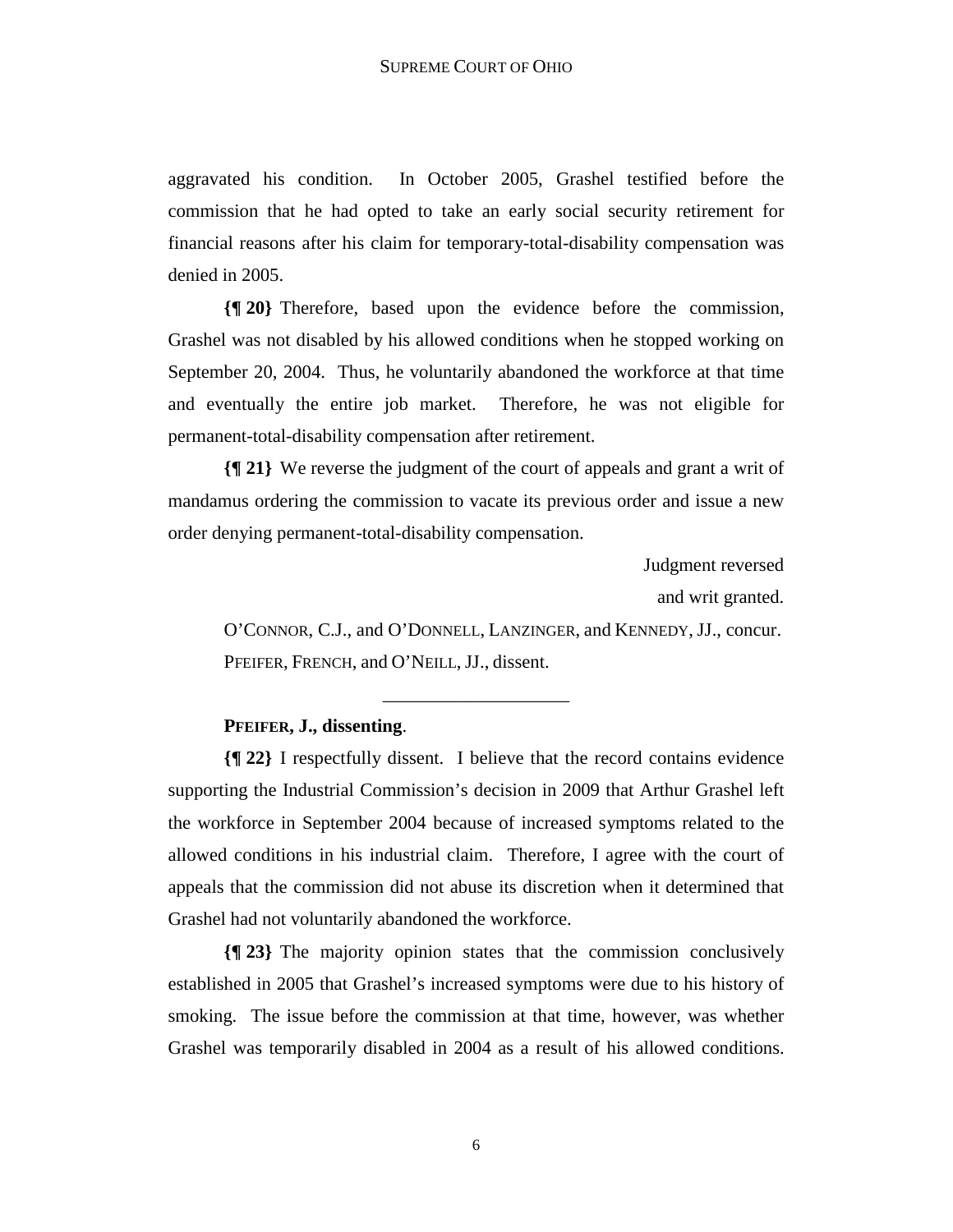The parties did not litigate and the commission did not address the issue of voluntary abandonment at that time.

**{¶ 24}** In 2009, when that issue was directly before the commission, the hearing officer relied on Grashel's testimony that he had been forced to stop working because of his industrial injury. The commission used Dr. Pue's September 20, 2004 note and November 8, 2004 medical record merely to corroborate Grashel's testimony that he left work in 2004 due to breathing problems related to the industrial injury even though the industrial injury was not the proximate cause of claimant's disability. As the court of appeals reasoned, the commission may reject one conclusion of a medical report yet draw its own conclusion from the same medical information. *State ex rel. Fries v. Bur. of Workers' Comp.,* 10th Dist. Franklin No. 01AP-721, 2002-Ohio-3252, ¶ 9.

**{¶ 25}** Once the commission determined that Grashel's job departure was involuntary, the employer's argument of voluntary abandonment failed, and there was no need for the commission's analysis to continue. Thus, the commission did not abuse its discretion when it did not address whether Grashel had abandoned the entire job market.

**{¶ 26}** The commission has the exclusive responsibility to assess the weight and credibility of the evidence; our role is limited to determining whether there is evidence in the record to support the commission's stated basis for its decision. *State ex rel. Burley v. Coil Packing, Inc*., 31 Ohio St.3d 18, 20-21, 508 N.E.2d 936 (1987). Although there may be evidence that could support a different decision, that alone does not mean that the commission abused its discretion. *State ex rel. Dingus v. Quinn Dev. Co*., 70 Ohio St.3d 580, 639 N.E.2d 1184 (1994). Because the commission's decision that Grashel did not voluntarily abandon his employment was supported by evidence, the commission did not abuse its discretion when it awarded Grashel permanent-total-disability compensation. I would affirm the judgment of the court of appeals.